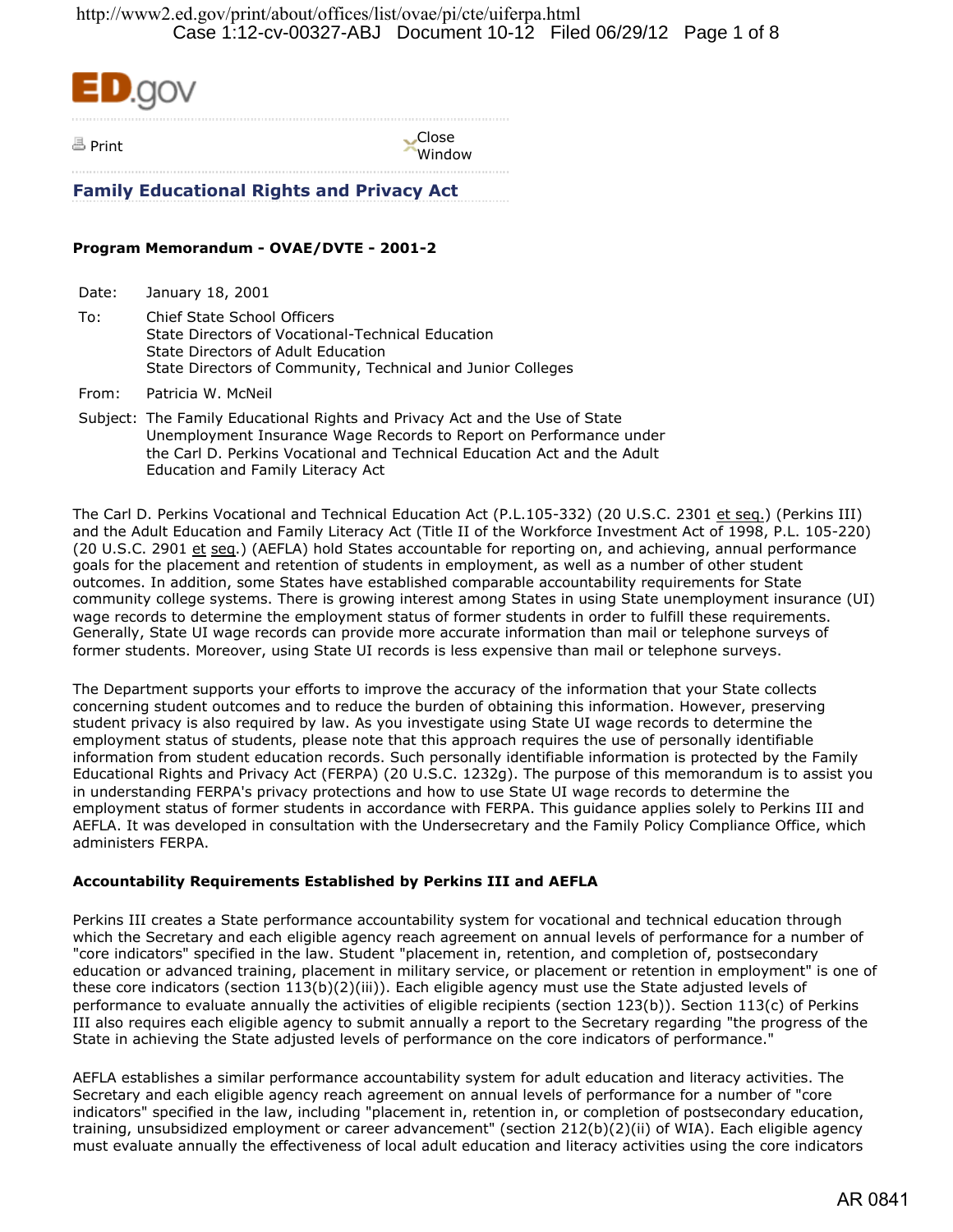of performance (section 224(b)(3)). States must report annually to the Secretary on "the progress of the eligible agency in achieving eligible agency performance measures, including information on the levels of performance achieved by the eligible agency with respect to the core indicators of performance" (section 212(c)).

To fulfill these evaluation and reporting requirements, a number of States have expressed interest in using State UI wage records to determine the employment status of former students. Maintained by State labor or employment security agencies, these records consist of quarterly reports of employee earnings that are submitted by employers who are required to comply with the State's unemployment compensation law. In most cases, a wage record includes at least three data elements: (1) an employee's social security number (SSN); (2) the total amount of reportable earnings paid to the employee during the quarter; and (3) the employer's unique identifier. Although Federal and State law protects the confidentiality of this information, most States have established procedures to enable other public agencies to access the information for evaluation purposes.

The employment status of a former student can only be determined from UI wage records by using the student's SSN. A student's SSN, however, is personally identifiable information that is protected by FERPA.

## **Family Educational and Privacy Rights Act**

As you know, FERPA is a Federal law that protects an eligible student's privacy interest in his or her "education records." In particular, FERPA affords eligible students the right to inspect and review their education records, the right to seek to have the records amended, and the right to have some control over the disclosure of information from the records. The term "education records" is broadly defined as:

> "[T]hose records, files, documents, and other materials, which (i) contain information directly related to a student; and (ii) are maintained by an educational agency or institution or by a person acting for such agency or institution." (20 U.S.C. 1232g(a)(4). See also 34 CFR 99.3 "Education records.")

FERPA provides that education records, or personally identifiable information from such records, may be disclosed by educational agencies and institutions only after an eligible student provides prior written consent, except in statutorily specified circumstances. [(20 U.S.C. 1232g(b)(1) and (d). See also 34 CFR 99.30.]) "Personally identifiable information" is defined by 34 CFR 99.3 as information that "includes but is not limited to:

- (a) the student's name;
- (b) the name of the student's parent or other family member;
- (c) the address of the student or the student's family;
- (d) a personal identifier, such as the student's social security number or student number;
- (e) a list of personal characteristics that would make the student's identity easily traceable; or
- (f) other information that would make the student's identity easily traceable."

Because the vocational and adult education laws include identical provisions stipulating that "[n]othing in this Act shall be construed to supersede the privacy protections afforded students and parents under" FERPA (section 5 of Perkins III, section 504(a) of WIA), States must comply with FERPA in using State UI wage records.

Generally, there are three options available to State educational authorities for using State UI wage records consistent with the requirements of FERPA:

- "Importing" State UI wage records and using them internally to determine the employment status of former students;
- Obtaining the prior consent of eligible students to disclose their SSNs to the State UI agency (or other agency that has access to State UI wage records) in order to determine whether they secured or retained employment after they exited the program; and
- Authorizing the State UI agency (or other State agency that has access to UI records) to obtain student SSNs directly from local education agencies and educational institutions, determine the employment status of these students, and report the aggregate results, after which students' personally-identifiable information would be destroyed by the agency authorized to match the UI data.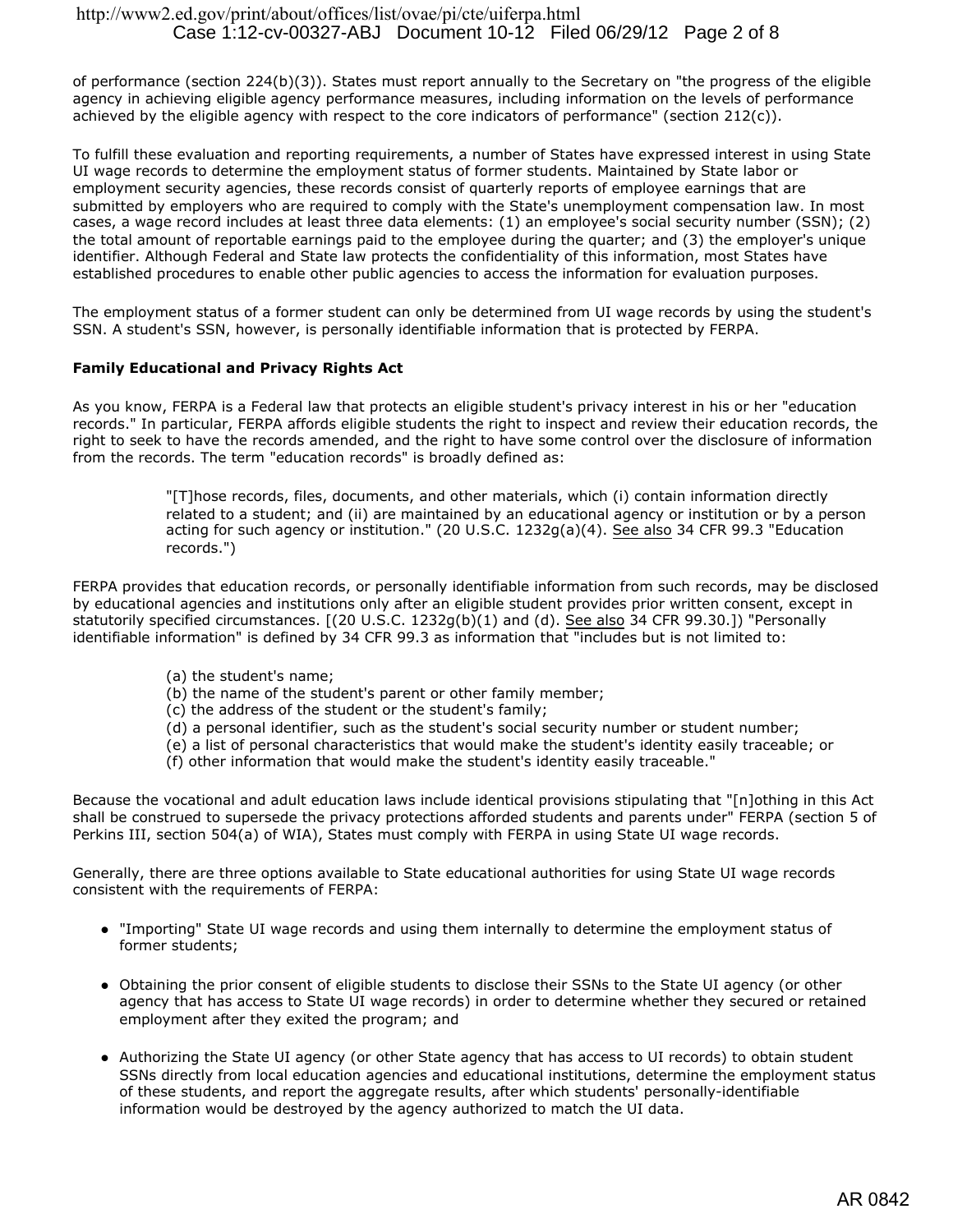## **"Importing" State UI Wage Records to Determine Employment Outcomes**

A State educational authority may obtain State UI wage record data from the State UI agency and then use this information internally to determine the employment status of students. This approach meets the requirements of FERPA because the State educational authority has not disclosed personally identifiable information from an education record to others. State law, however, may restrict the extent to which you may share personally identifiable information derived from wage records with local education agencies and educational institutions. Providing local education agencies and educational institutions with information about the earnings of individual students, for example, may be prohibited by Federal or State law.

#### **Obtaining Student Consent for Disclosures to the State UI Agency**

FERPA permits the disclosure of protected student information if a student has consented in advance to this disclosure in writing. Thus, a State educational authority may disclose student SSNs to the State UI agency (or other agency that has access to State UI wage records) for the purpose of determining their employment status if it has secured the consent of these students for the disclosure. Requesting student consent for this disclosure, for example, may be made a regular part of the intake or admission process for vocational and adult education programs.

This written consent must be signed and dated by the eligible student and:

- 1. Specify the records that may disclosed;
- 2. State the purpose of the disclosure; and
- 3. Identify the party or class of parties to whom the disclosure may be made." (34 CFR 99.30(b))

In addition, the State educational authority or local educational agency or institution must provide the student, upon his or her request, a copy of the records that are disclosed.  $(34$  CFR 99.30(c)(1)). A sample consent form that you may adapt is included in Appendix A.

### **Authorizing a State UI Agency to Evaluate Employment Outcomes under Perkins III and AEFLA**

FERPA permits the disclosure of protected student information without the prior consent of students in certain, limited circumstances. (20 U.S.C. 1232g(b); 34 CFR 99.31). One exception permits the disclosure of information derived from education records without prior consent to "authorized representatives of" the Comptroller General of the United States, the Secretary, the Attorney General or "State or local educational authorities." The disclosure must be "in connection with the audit and evaluation of Federally-supported education programs, or in connection with the enforcement of the Federal legal requirements which relate to such programs."

Thus, a State educational authority may authorize the State UI agency (or other agency that has access to State UI wage records) to be its representative for the purpose of evaluating whether local vocational and adult education programs have achieved the student employment goals established by the State under Perkins III or AEFLA. Typically, this authorization will be executed by a Memorandum of Agreement (MOA) between the two agencies. The MOA must contain, at a minimum, the following provisions required by FERPA:

- 1. Information disclosed by a school to an authorized representative must not be redisclosed to a third party in personally identifiable form. The information only may be redisclosed in aggregate, non-personally identifiable form.
- 2. The information should be destroyed when no longer needed for the purpose of the disclosure.
- 3. The authorized representative may have access to the records in connection only with --
- an audit or evaluation of a Federally supported education program; or
- for the enforcement of or compliance with Federal legal requirements that relate to those programs.

See 20 U.S.C. 1232g(b)(3); 34 CFR 99.35. Sample Memoranda of Agreement are included as Appendix B.

Pursuant to the MOA, the State UI or other agency may then obtain student SSNs directly from local educational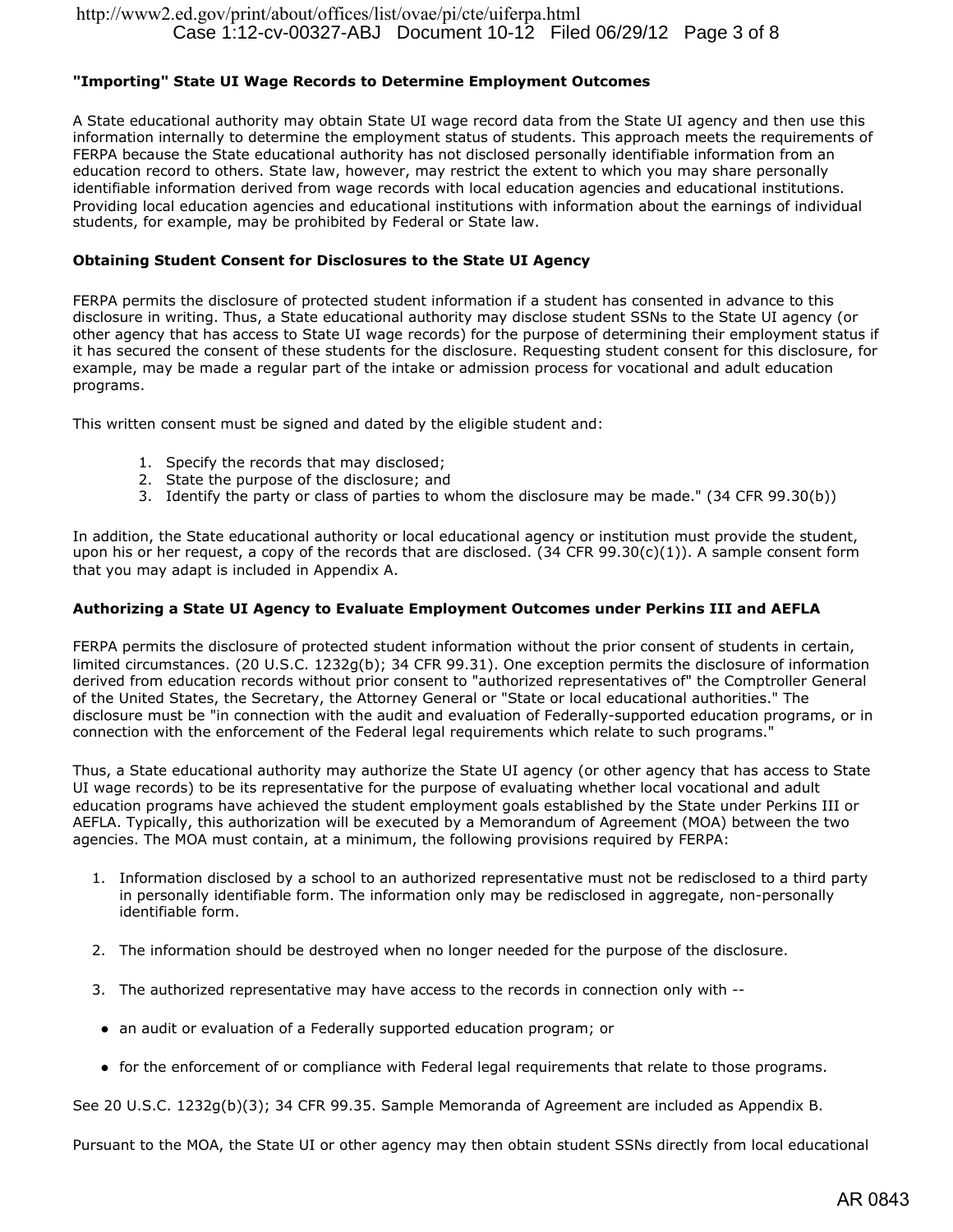agencies or educational institutions and determine the employment status of these students. It may also report the aggregate results of its evaluation to the State educational authority, but no personally identifiable information may be redisclosed in this report. We would expect that the State UI or other agency would destroy student SSNs and any other personally identifiable information at the time it makes its evaluation report to the State educational authority. In addition, FERPA also requires that each eligible recipient that discloses a student's SSN or other personally identifiable information must maintain a record of this disclosure with the education records of the student. (34 CFR 99.32)

FERPA also allows a State UI agency to obtain a student's SSN directly from the State educational authority in order to determine the student's employment status. For the purposes of complying with the reporting requirements of Perkins III and AEFLA, a State educational authority may disclose a student SSN to the State UI agency if the UI agency has been made an "agent" of the State educational authority through a written MOA. This MOA should contain the same provisions discussed above.

We hope this memorandum is helpful to you in identifying how State UI wage records may be used to determine the employment status of students in a way manner that complies with FERPA. State laws concerning the privacy of student records and UI wage information also should be reviewed carefully as you consider the options available to you. If you have further questions regarding the requirements of Perkins III and AEFLA, you may contact Mr. Braden Goetz at (202) 205-3373 or Mr. Jon Weintraub at (202) 205-5602. Please direct any further questions you may have concerning FERPA to:

Family Policy Compliance Office

U.S. Department of Education 400 Maryland Avenue, SW Washington, DC 20202-4605 (202) 260-3887 (Telephone) (202) 260-9001 (Fax)

## **Appendix A: Sample FERPA Consent Form**

The following consent forms are examples that you should adapt to reflect the specific circumstances in your State.

### *Carl D. Perkins Vocational and Technical Education Act*

I, a student at a postsecondary educational institution or a student age 18 years or older, \_\_\_\_\_\_\_\_\_\_\_\_\_\_\_\_\_\_\_\_\_\_ , consent to the release of personally identifiable information from my education records or I, parent or guardian of a student at a secondary educational institution under the age of 18, consent to the release of personally identifiable information from the education records of my son/daughter.

I understand that the records to be disclosed include my social security number and other personally identifiable information from my education records. I acknowledge that the purpose of the disclosure is to assist the State Department of Education in obtaining and reporting information concerning the placement and retention of students in employment as required by section 113 of Carl D. Perkins Vocational and Technical Education Act. I understand that the personally identifiable information will be disclosed by the educational<br>institution only to \_\_\_\_\_\_\_\_\_\_\_\_\_\_\_\_\_\_\_Department of Labor / \_\_\_\_\_\_\_\_\_\_\_\_\_\_\_\_\_\_\_\_\_\_\_\_\_Unemployment Insurance A institution only to example permit of Labor / contract of Labor / contract Agency. This information may not be redisclosed to others and will be destroyed as soon as all statistical analysis has been performed, or when the information is no longer needed, whichever date comes first.

Signature of Parent or Student Date

\_\_\_\_\_\_\_\_\_\_\_\_\_\_\_\_\_\_\_\_\_\_\_\_\_\_\_ \_\_\_\_\_\_\_\_\_\_\_\_\_\_\_\_\_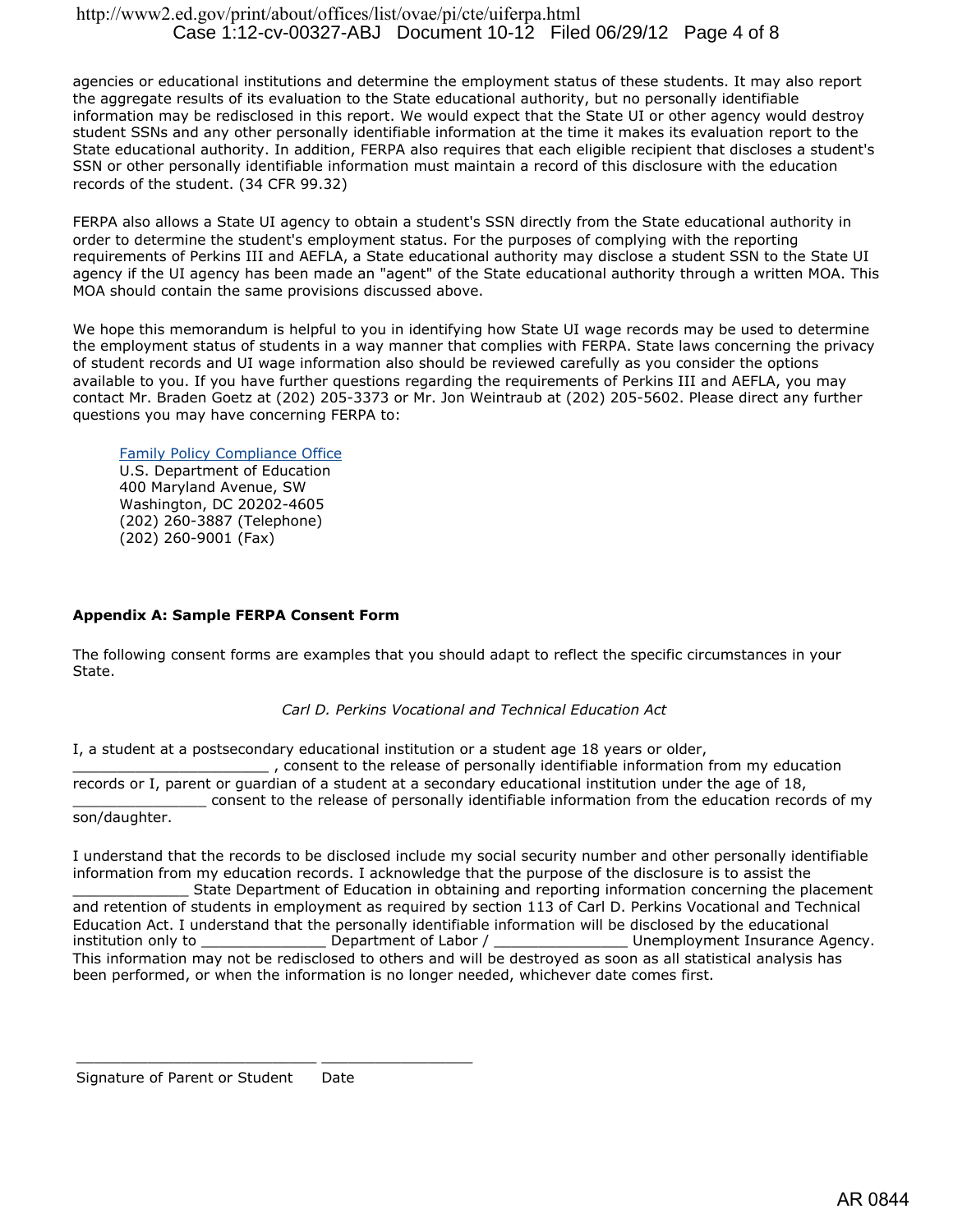## http://www2.ed.gov/print/about/offices/list/ovae/pi/cte/uiferpa.html Case 1:12-cv-00327-ABJ Document 10-12 Filed 06/29/12 Page 5 of 8

### *Adult Education and Family Literacy Act*

I, a student at a postsecondary educational institution or a student age 18 years or older,

\_\_\_\_\_\_\_\_\_\_\_\_\_\_\_\_\_\_\_\_\_\_\_\_ , consent to the release of personally identifiable information from my education records or I, parent or guardian of a student at a secondary educational institution under the age of 18, \_\_\_\_\_\_\_\_\_\_\_\_\_\_\_ consent to the release of personally identifiable information from the education records of my son/daughter.

I understand that the records to be disclosed include my social security number and other personally identifiable information from my education records. I acknowledge that the purpose of the disclosure is to assist the State Department of Education in obtaining and reporting information concerning the placement and retention of students in employment as required by section 212 of the Adult Education and Family Literacy Act. I understand that the personally identifiable information will be disclosed by the educational institution only to \_\_\_\_\_\_\_\_\_\_\_\_\_\_\_\_\_\_\_\_\_\_Department of Labor / \_\_\_\_\_\_\_\_\_\_\_\_\_\_\_\_\_\_\_\_\_\_\_\_Unemployment Insurance Agency. This information may not be redisclosed to others and will be destroyed as soon as all statistical analysis has been performed, or when the information is no longer needed, whichever date comes first.

Signature of Parent or Student Date

## **Appendix B: Draft Memoranda of Agreement**

\_\_\_\_\_\_\_\_\_\_\_\_\_\_\_\_\_\_\_\_\_\_\_\_\_\_\_ \_\_\_\_\_\_\_\_\_\_\_\_\_\_\_\_\_

The following memoranda of agreement are examples that you should adapt to reflect the specific circumstances in your State.

## *Carl D. Perkins Vocational and Technical Education Act*

## MEMORANDUM OF AGREEMENT BETWEEN

\_\_\_\_\_\_\_\_\_\_\_\_\_ STATE DEPARTMENT OF EDUCATION AND

THE \_\_\_\_\_\_\_\_\_\_\_\_\_\_\_\_ DEPARTMENT OF LABOR/ THE \_\_\_\_\_\_\_\_\_\_\_\_\_\_STATE

### UNEMPLOYMENT INSURANCE AGENCY

This agreement, made the \_\_\_\_\_\_\_\_\_\_ day of \_\_\_\_\_\_\_\_\_\_ 2001, between the \_\_\_\_\_\_\_\_\_\_\_\_\_\_\_ State Department of Education and the \_\_\_\_\_\_\_\_\_\_\_\_\_\_ Department of Labor (Labor Department)/ State Unemployment Agency (UI Agency). The purpose of this agreement is to designate the Labor Department/UI Agency as an "authorized representative" of the \_\_\_\_\_\_\_\_\_\_ Department of Education (Education Department) for purposes of obtaining and reporting information concerning the placement and retention of students in employment as required by section 113 of Carl D. Perkins Vocational and Technical Education Act (Perkins III).

*RECITALS:*

1. Local secondary and postsecondary educational institutions maintain education records on enrollees that include information on student demographics, programs of study, achievement, attainment and social security numbers. Such records also include information on students participating in vocational education programs. The \_\_\_\_\_\_\_\_\_\_Labor Department/ UI Agency maintains unemployment insurance wage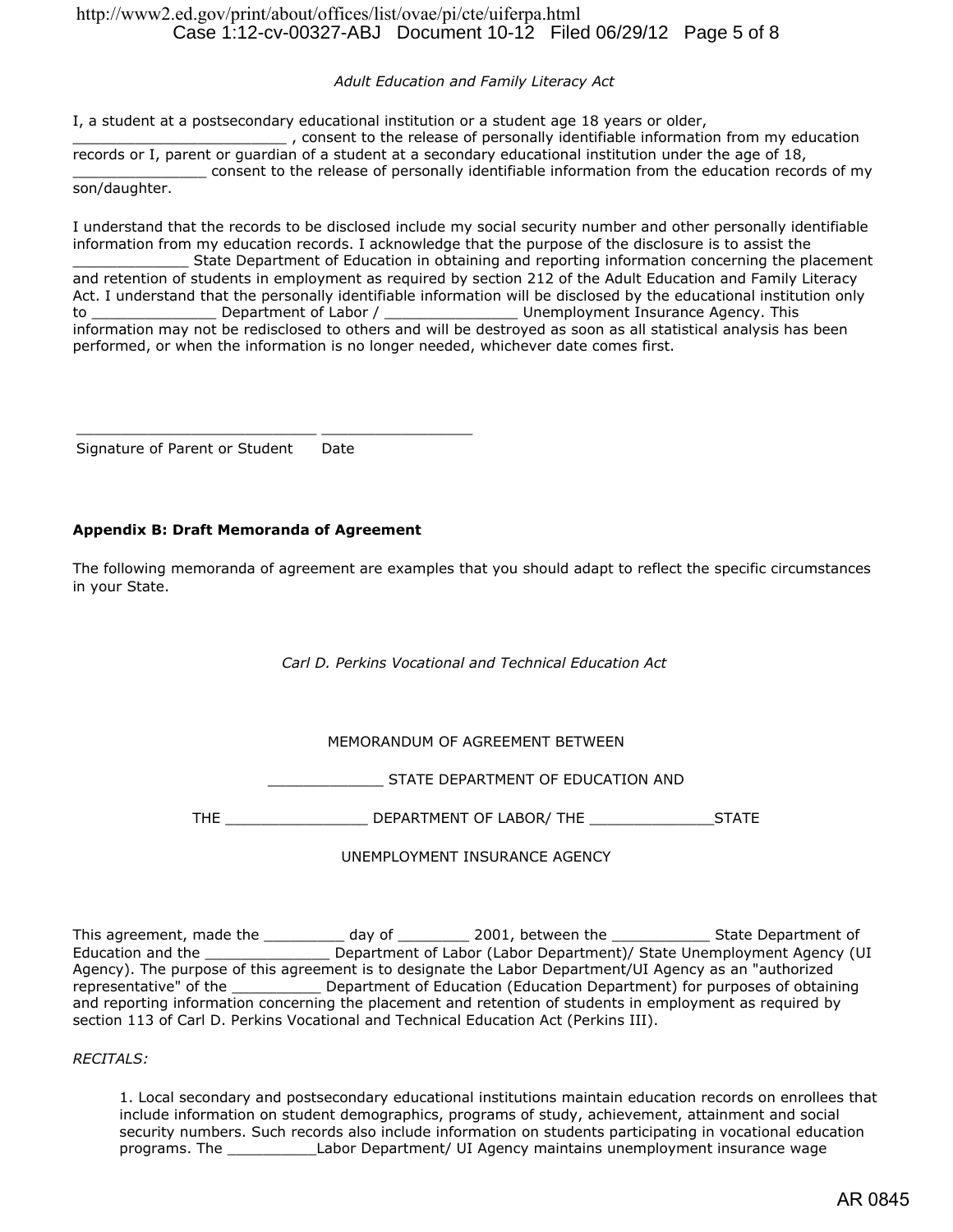records on all qualified employees in \_\_\_\_\_\_\_\_\_\_\_\_ state.

2. Perkins III (P. L. 105-332) creates a State performance accountability system for vocational education programs. States must report annually to the U.S. Department of Education (ED) on the progress of the state in reaching agreed upon levels of performance on core indicators specified in the law. These core indicators include placement and retention in employment.

3. In order to determine employment outcomes for those vocational education students included 's Perkins III accountability system, local education agencies and educational institutions will supply the **Labor Department/UI Agency with a list of the social security numbers of these** students. The **Example 20 Labor Department/UI Agency will access unemployment insurance wage** records using these social security numbers and determine employment outcomes for these students. The Labor Department/UI Agency will report the results of this analysis to the Teducation Department in aggregate form only, without personally identifiable information. Local education agencies and education institutions will not release personally identifiable information from the education records of students to state agencies or departments other than those listed in this agreement.

4. The Family Educational Rights and Privacy Act (FERPA) generally prohibits the disclosure of education records without the consent of the parent for children under the age of 18 or from students attending postsecondary educational institutions. Under FERPA, education records are defined as records directly related to a student and maintained by an educational agency or institution. The records accessed by \_\_\_\_\_\_\_\_ Department of Education to meet Perkins III performance reporting requirements are education records, and subject to FERPA.

5. FERPA contains several exceptions to the general rule that education records may not be disclosed without prior, written parental consent. One exception allows for disclosures to authorized representatives of the Secretary of Education, the Comptroller General, the Attorney General, and state and local educational authorities. Such a disclosure must be made in connection with an audit or evaluation of a Federal or State supported education program. The disclosure may also be made for the enforcement of or compliance with Federal legal requirements related to the Federal or State education program.

6. The disclosure of personally identifiable student information by local education agencies and educational institutions to the \_\_\_\_\_\_\_\_\_\_\_\_ Labor Department/UI Agency is for the purpose of complying with the performance reporting requirements of Perkins III, and is permissible under FERPA. ED has concluded that the \_\_\_\_\_\_\_\_\_\_ Labor Department/UI Agency can be designated an authorized representative for purposes of compiling and reporting information as required by Perkins III.

7. Without access to these records, the state of \_\_\_\_\_\_\_\_\_\_\_\_ will be unable to provide accurate performance information required by Perkins III in a timely and cost-effective manner.

### *AGREEMENT:*

1. The \_\_\_\_\_\_\_\_\_\_\_\_\_\_\_\_\_\_ Education Department designates the \_\_\_\_\_\_\_\_\_\_\_\_\_\_\_\_\_\_ Labor Department/UI Agency as its "authorized representative" under FERPA for the limited purpose of collecting information directly from local education agencies and educational institutions in order to comply with the performance reporting requirements of Perkins III. This authorization is limited to the collection of data from the education records (as defined by FERPA) of secondary and postsecondary vocational education students in

. It is understood and acknowledged by the parties that the electromagned that the parties that the  $\mu$ Department/ UI Agency will not redisclose any personally identifiable information from the education records.

2. The \_\_\_\_\_\_\_\_\_\_ Labor Department/UI Agency agrees to destroy all personally identifiable information such as social security numbers obtained from the above-referenced education records as soon as all statistical analysis has been performed, or when the information is no longer needed, whichever date comes first. All versions of such information and data, electronic, paper, or otherwise, must be destroyed.

3. The **Education Department agrees to work with ED**, and in particular, the Family Policy Compliance Office (FPCO) to ensure that every educational agency and institution which discloses education records to the \_\_\_\_\_\_\_\_\_\_\_\_\_\_\_Labor Department/UI Agency will update its annual notification to include the \_\_\_\_\_\_\_\_\_\_\_\_ Labor Department/UI agency as a recipient of education records for the purposes of complying with the performance reporting requirements of Perkins III.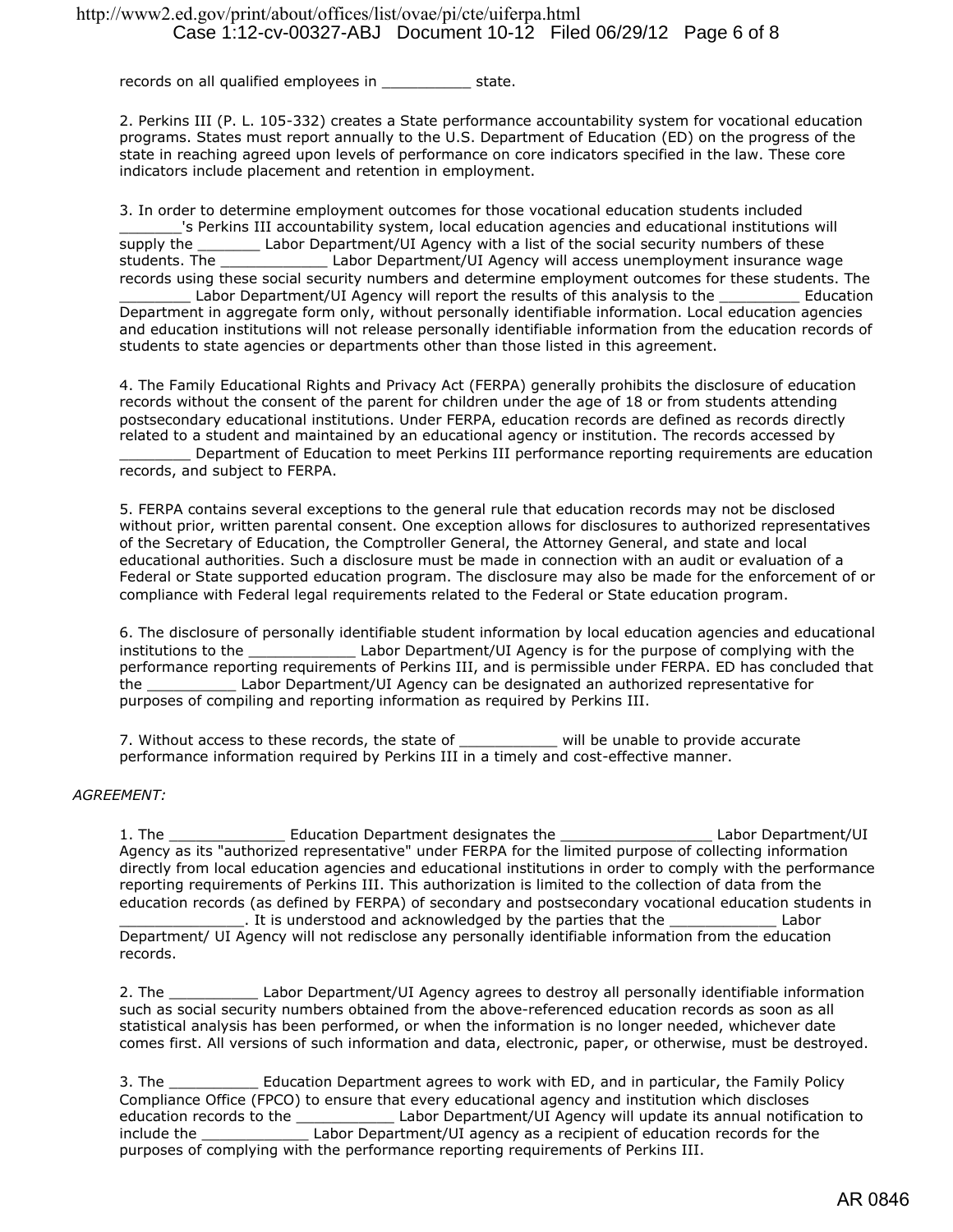# http://www2.ed.gov/print/about/offices/list/ovae/pi/cte/uiferpa.html Case 1:12-cv-00327-ABJ Document 10-12 Filed 06/29/12 Page 7 of 8

This agreement shall be in effect for example years from the date of the last signature.

Superintendent permement of Education Date Date

Secretary

\_\_\_\_\_\_\_\_\_\_\_\_\_\_ Labor Department/UI Agency Date

\_\_\_\_\_\_\_\_\_\_\_\_\_\_\_\_\_\_\_\_\_\_\_\_\_\_\_ \_\_\_\_\_\_\_\_\_\_\_\_\_\_\_\_\_

\_\_\_\_\_\_\_\_\_\_\_\_\_\_\_\_\_\_\_\_\_\_\_\_\_\_\_ \_\_\_\_\_\_\_\_\_\_\_\_\_\_\_\_\_

*Adult Education and Family Literacy Act*

## MEMORANDUM OF AGREEMENT BETWEEN

\_\_\_\_\_\_\_\_\_\_\_\_\_ STATE DEPARTMENT OF EDUCATION AND

THE THE DEPARTMENT OF LABOR/ THE STATE

UNEMPLOYMENT INSURANCE AGENCY

This agreement, made the \_\_\_\_\_\_\_\_\_\_ day of \_\_\_\_\_\_\_\_\_\_ 2001, between the \_\_\_\_\_\_\_\_\_\_\_\_\_\_\_ State Department of Education and the \_\_\_\_\_\_\_\_\_\_\_\_\_\_ Department of Labor (Labor Department)/ State Unemployment Agency (UI Agency). The purpose of this agreement is to designate the Labor Department/UI Agency as an "authorized representative" of the \_\_\_\_\_\_\_\_\_\_\_\_\_ Department of Education (Education Department) for purposes of obtaining and reporting information concerning the placement and retention of students in employment as required by section 212 of the Adult Education and Family Literacy Act (AEFLA).

### *RECITALS:*

1. Eligible providers maintain education records on participants enrolled in adult education and literacy programs that include information on student demographics, programs of study, achievement, attainment and social security numbers. The \_\_\_\_\_\_\_\_\_\_\_\_\_Labor Department/ UI Agency maintains unemployment insurance wage records on all qualified employees in state.

2. AEFLA (P. L. 105-220) creates a performance accountability system for adult education and literacy programs. States must report annually to the U.S. Department of Education (ED) on the progress of the state in reaching agreed upon levels of performance on core indicators specified in the law. These core indicators include placement and retention in employment.

3. In order to determine employment outcomes for students enrolled in adult education and literacy programs, eligible providers will supply the \_\_\_\_\_\_\_ Labor Department/UI Agency with a list of the social security numbers of these students. The \_\_\_\_\_\_\_\_\_\_\_\_\_\_\_\_\_Labor Department/UI Agency will access unemployment insurance wage records using these social security numbers and determine employment outcomes for these students. The \_\_\_\_\_\_\_\_ Labor Department/UI Agency will report the results of this analysis to the **Education Department in aggregate form only, without personally identifiable** information. Eligible providers will not release personally identifiable information from the education records of students to state agencies or departments other than those listed in this agreement.

4. The Family Educational Rights and Privacy Act (FERPA) generally prohibits the disclosure of education records without the consent of the parent for children under the age of 18 or from students attending postsecondary educational institutions. Under FERPA, education records are defined as records directly related to a student and maintained by an educational agency or institution. The records accessed by